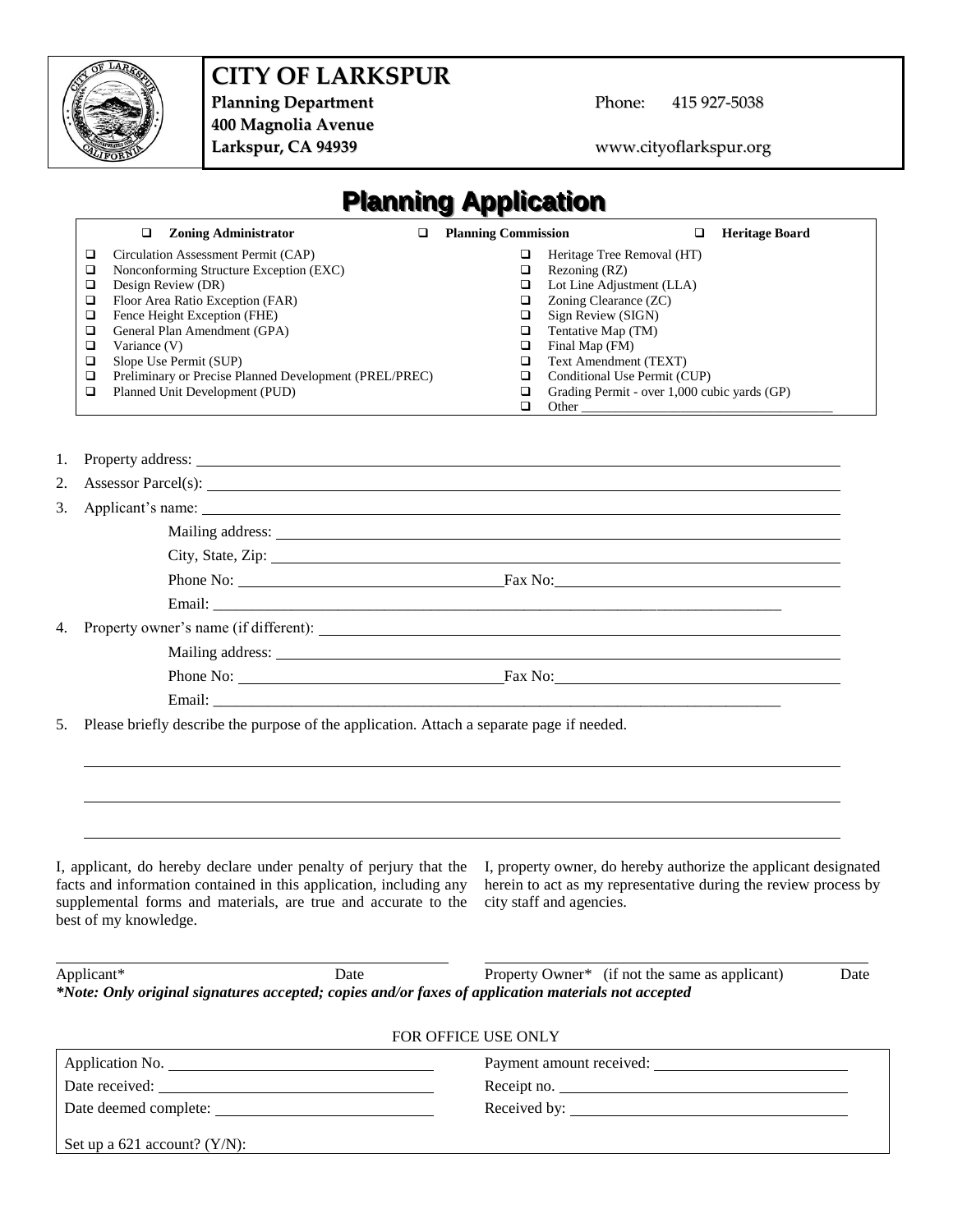

**City of Larkspur Planning Division 400 Magnolia Ave. Larkspur, CA 94939 (415) 927-5038**

## **Acknowledgment of Planning Project Processing Costs**

This form is to advise you of costs that may be involved in processing discretionary planning projects. You are requested to acknowledge this information and agree to be responsible for all expenses incurred in the processing of your application. A initial deposit based on the type of planning application will be due at submission.

The property owner agrees to be responsible for the payment of all costs, both direct and indirect, associated with the processing of the discretionary planning application. Such costs may be incurred from any or all of the following sources or other consultants as required by your project:

Billing costs as of July 1, 2021:

| Planning Director (per hour)             | \$229.00    | Geotechnical Engineer (Principal/Sr. Geologist |                                                                            | $Cost + 5%$ |
|------------------------------------------|-------------|------------------------------------------------|----------------------------------------------------------------------------|-------------|
| Senior/Staff Planner (per hour)          | \$177.00    | Traffic Engineer (per hour)                    |                                                                            | $Cost + 5%$ |
| Associate Planner (per hour)             | \$170.00    |                                                | City Attorney (per hour)                                                   | $Cost + 5%$ |
| Assistant Planner (per hour)             | \$142.00    |                                                | Building Inspector (per hour)                                              | $Cost + 5%$ |
| Permit Technician (per hour)             | \$149.00    |                                                | Building Official (per hour)                                               | $Cost + 5%$ |
| Public Works Director (per hour)         | \$294.00    |                                                | \$177 + Each Public Notice Mailing<br>$$177 + $1/$<br>(per address)<br>ea. |             |
| Public Works Junior Engineer (per hour)  | \$154.00    |                                                | Scan fees (per 8.5" x 11" page)                                            | \$1.00      |
| Assistant to the City Manager (per hour) | \$85.00     |                                                | Scan fees, plans per page (\$5 minimum)                                    | \$3.00/ea.  |
| Planning Consultant (per hour)           | $Cost + 5%$ |                                                | Late fee (invoices over 30 days in arrears)                                | \$25.00     |

Additional fees (above the amount deposited initially) may be required depending on the complexity of the project; the property owner may be invoiced to make additional deposits for anticipated work.

Excess Planning application fees, if any, will be refunded and cannot be transferred for building permit applications.

The fees are subject to change yearly by City Council resolution.

### *I have read the information provided above and agree to be responsible for all costs incurred in connection with the processing of planning application for the following address:*

|                                                                                                                                 | City/State/Zip: __________________________________ |      |
|---------------------------------------------------------------------------------------------------------------------------------|----------------------------------------------------|------|
| Email:<br><u> 1989 - Paris Alexandri, política estadounidense e a contineira de la contineira de la contineira de la contin</u> |                                                    |      |
| Owner Signature                                                                                                                 | <b>Print Name</b>                                  | Date |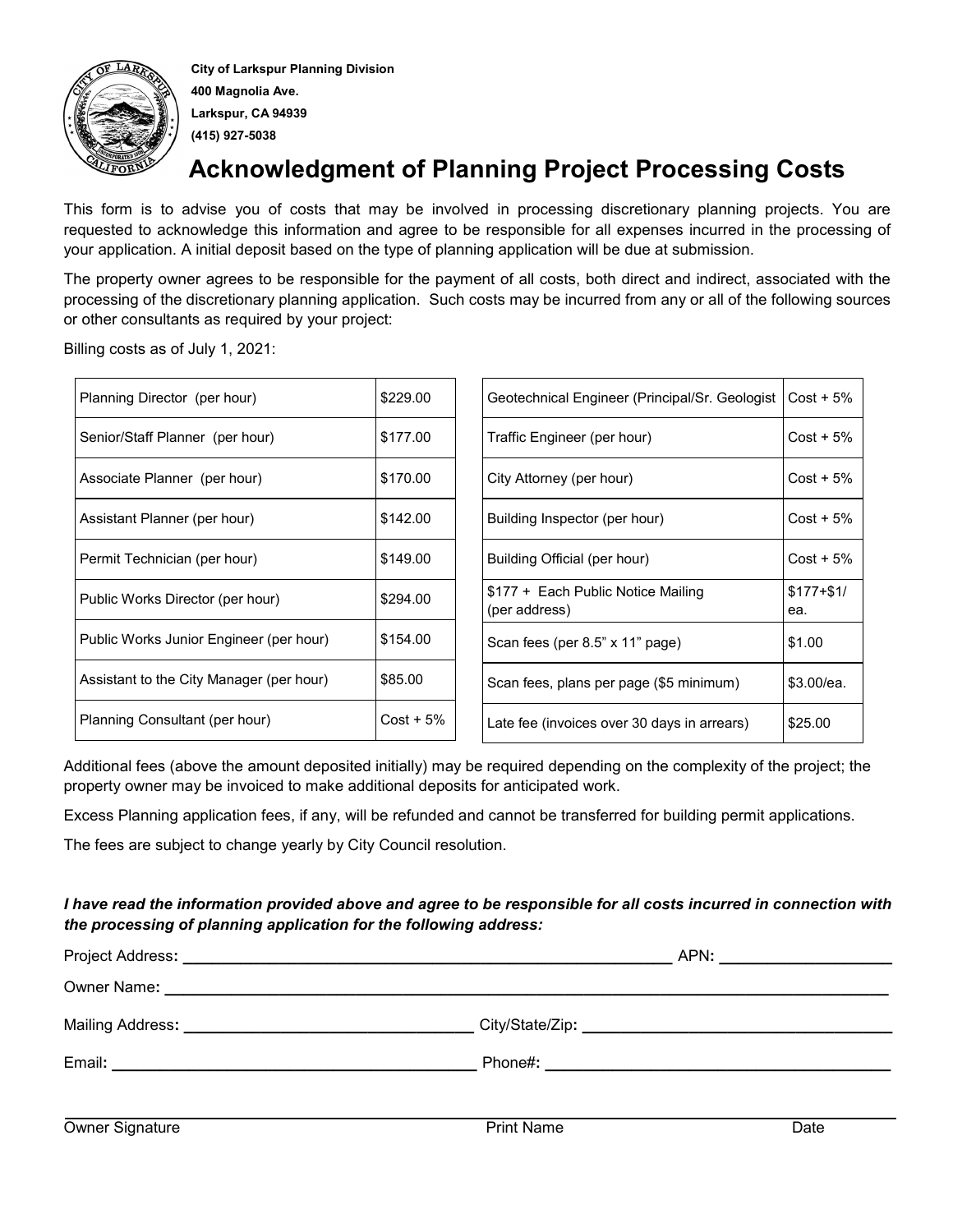

**City of Larkspur Planning Division 400 Magnolia Ave. Larkspur, CA 94939 (415) 927-5038**

## **Indemnification Agreement**

Project Address**: \_\_\_\_\_\_\_\_\_\_\_\_\_\_\_\_\_\_\_\_\_\_\_\_\_\_\_\_\_\_\_\_\_\_\_\_\_\_\_\_\_\_\_\_\_\_\_\_** APN**: \_\_\_\_\_\_\_\_\_\_\_\_\_\_\_\_\_\_**

As part of this application the applicant and/or property owner agree to defend, indemnify, and hold harmless the City of Larkspur, its agents, officers, council members, employees, boards, commissions and Council from any and all claims, actions or proceedings brought against any of the foregoing individuals or entities, seeking to attack, set aside, void or annul any approval of the application or related decision, or the processing or adoption of any environmental documents or negative declaration which relates to the approval. This indemnification shall include, but is not limited to, all damages, costs, expenses, attorney fees or expert witness fees that may be awarded to the prevailing party arising out of or in connection with the approval of the application or related decision, whether or not there is concurrent, passive or active negligence on the part of the City, its agents, officers, council members, employees, boards, commissions, and Council. If for any reason any portion of this indemnification agreement is held to be void or unenforceable by a court of competent jurisdiction, the remainder of the agreement shall remain in full force and effect.

The City of Larkspur shall have the right to appear and defend its interest in any action through its City Attorney or other counsel. The applicant shall not be required to reimburse the City for attorneys' fees incurred by the City Attorney or the City's other counsel if the City chooses to appear and defend itself in the litigation.

I have read and agree with all of the above.

Applicant Signature Date Date Print Name Print Name Date

Property Owner Signature (if different from applicant) **Print Name** Print Name **Date** Date